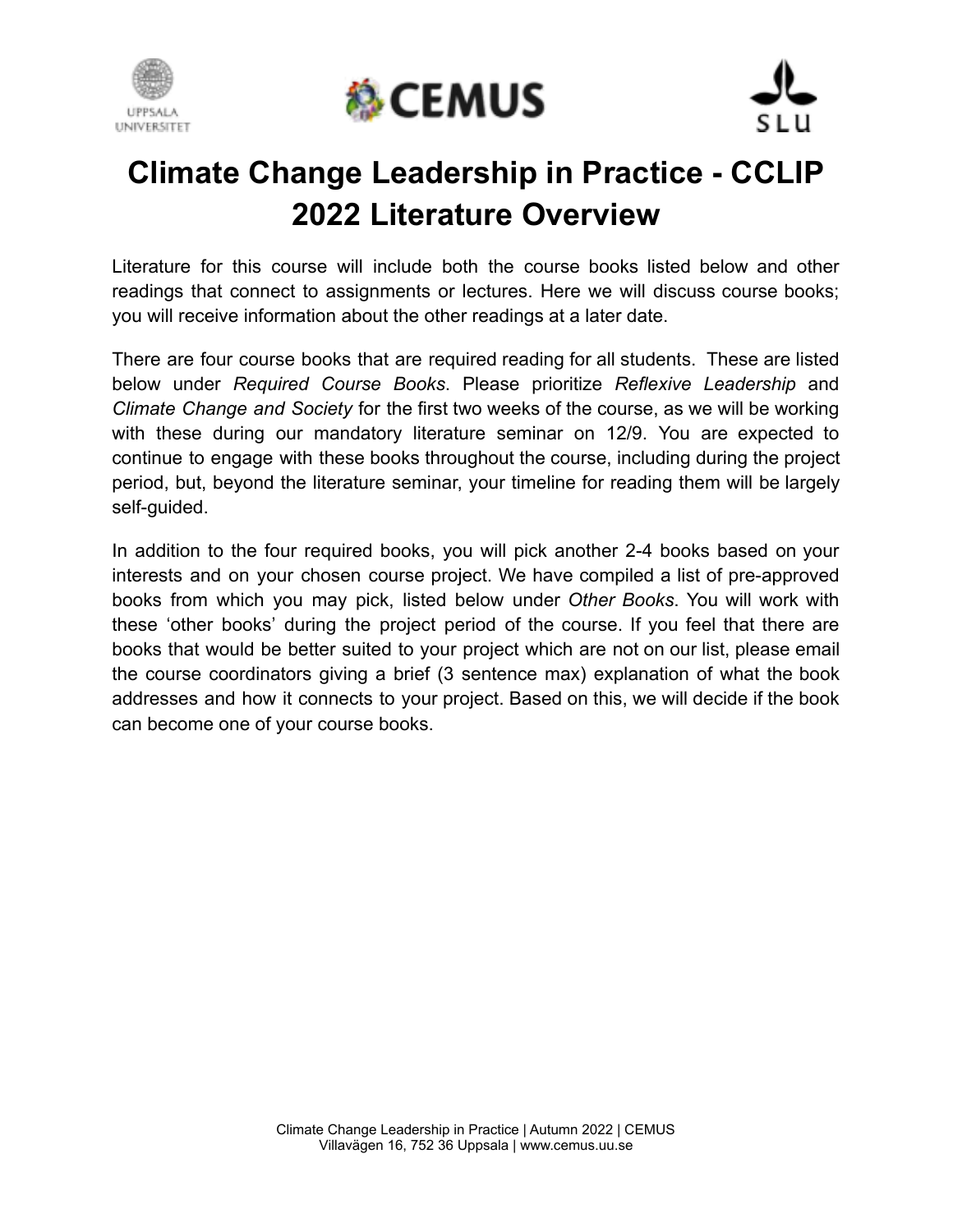





## **Required Course Books:**

**● Alvesson, M., et al,** *Reflexive Leadership: Organising in an Imperfect World.* **Sage Publications; 2016. 249pp.**

*"Making a case for a reflexive approach to leadership, the authors draw upon decades of carrying out in-depth studies of professionals trying to "do" leadership. Through interviews with managers and their subordinates, getting a good understanding of organizational context, and critically interpreting their observations considering both leadership theories and a wealth of other perspectives, their celebration of reflexivity is used to question dominant leadership thinking."*

**● Wallace-Wells, D.,** *Uninhabitable Earth: A story of the future.* **Penguin Random House; 2019. 320pp.**

*A journalistic account of the far-reaching and interconnected consequences of climate change.*

**● Dunlop, R., and Brulle, R.J.,** *Climate Change and Society: Sociological Perspective***, Oxford University Press; 2015. 481pp.**

*"This book breaks new theoretical and empirical ground by presenting climate change as a thoroughly social phenomenon, embedded in our institutions and cultural practices. Drawing on a variety of sociological literature, thirty-eight sociologists summarize existing approaches to understanding the social, economic, political, and culture dimensions of climate change, detailing the causes, impacts, and responses."*

**● Brown, A.M.,** *Emergent Strategy: Shaping Change, Changing Worlds***. AK Press; 2017. 274pp.**

*"Emergent Strategy is radical self-help, society-help, and planet-help designed to shape* the futures we want to live. Change is constant. The world is in a continual state of flux. It *is a stream of ever-mutating, emergent patterns. Rather than steel ourselves against such change, this book invites us to feel, map, assess, and learn from the swirling patterns around us in order to better understand and influence them as they happen."*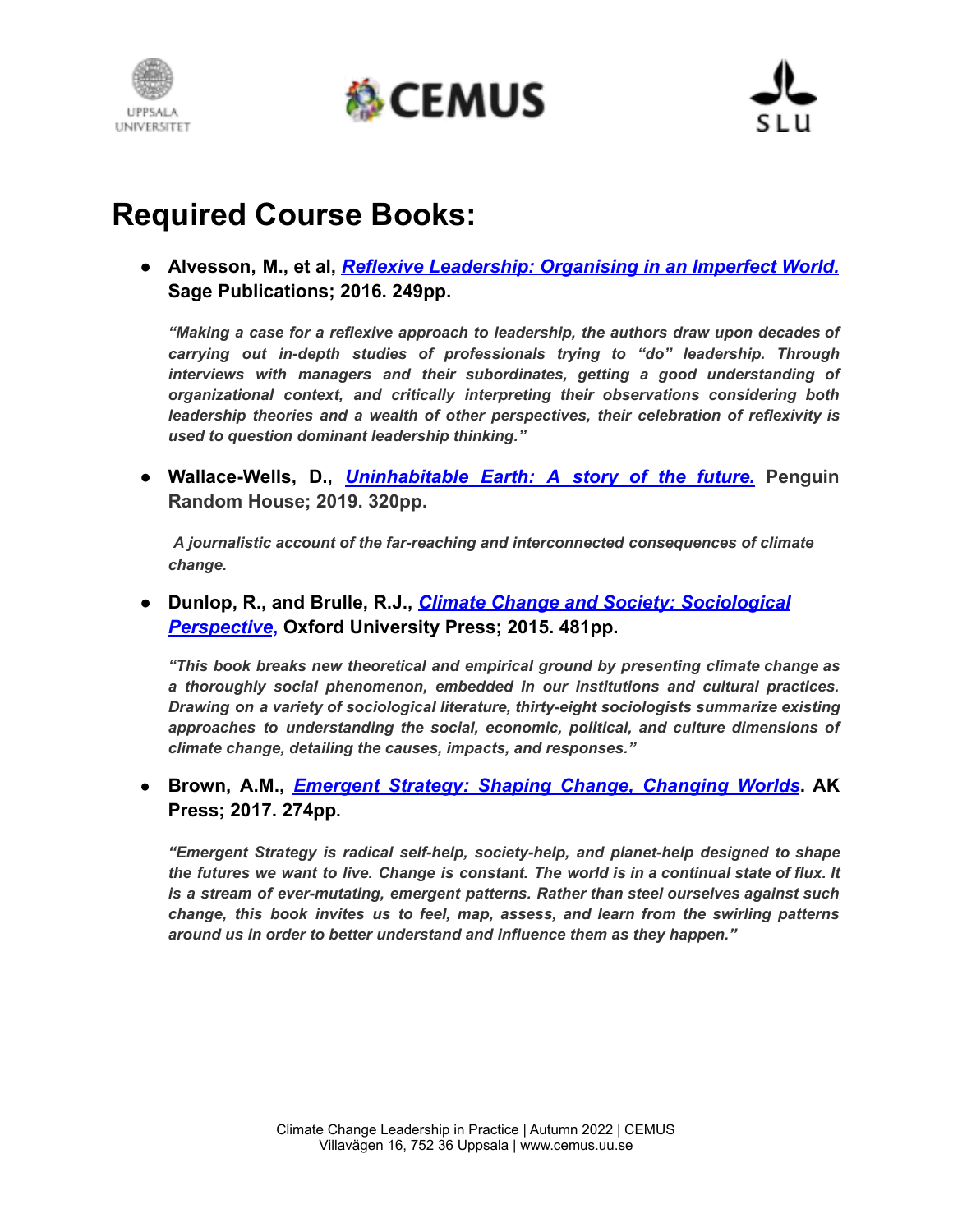





# **Other books (choose 2-4):**

**● Kimmerer, R.W.,** *Braiding Sweetgrass; Indigenous Wisdom, Scientific Knowledge and Teachings of Plants.* **Milkweed Editions; 2015. 390pp.**

*"Drawing on her life as an indigenous scientist, a mother, and a woman, Kimmerer shows how other living beings—asters and goldenrod, strawberries and squash, salamanders, algae, and sweetgrass—offer us gifts and lessons, even if we've forgotten how to hear their voices. In a rich braid of reflections that range from the creation of Turtle Island to the forces that threaten its flourishing today, she circles toward a central argument: that the awakening of a wider ecological consciousness requires the acknowledgment and celebration of our reciprocal relationship with the rest of the living world."*

#### **● Roy A:** *[Azadi: Freedom, Fascism, Fiction](https://www.penguin.co.uk/books/320/320099/azadi/9780241470022.html)***. Penguin Books; 2020. 214pp.**

*"In this series of electrifying essays, Arundhati Roy challenges us to reflect on the meaning of freedom in a world of growing authoritarianism."*

### **● Akomolafe B:** *These Wilds [Beyond](https://bayoakomolafe.net/books/) Our Fences: Letters to My Daughter on Humanity's Search for Home***. North Atlantic Books; 2017. 352pp.**

*"Tackling some of the world's most profound questions through the intimate lens of fatherhood, Bayo Akomolafe embarks on a journey of discovery as he maps the contours of the spaces between himself and his three-year-old daughter, Alethea. In a narrative that manages to be both intricate and unguarded, he discovers that something as commonplace as becoming a father is a cosmic event of unprecedented proportions. Using this realization as a touchstone, he is led to consider the strangeness of his own soul, contemplate the myths and rituals of modernity, ask questions about food and justice, ponder what it means to be human, evaluate what we can do about climate change, and wonder what our collective yearnings for a better world tell us about ourselves."*

#### **● Johnson, A.E and Wilkinson, K.K,** *All We Can Save. Truth, Courage, and Solutions for the Climate Crisis.* **Penguin Random House; 420pp.**

*"All We Can Save illuminates the expertise and insights of dozens of diverse women leading on climate in the United States—scientists, journalists, farmers, lawyers, teachers, activists, innovators, wonks, and designers, across generations, geographies, and race—and aims to advance a more representative, nuanced, and solution-oriented public conversation on the climate crisis. These women offer a spectrum of ideas and insights for how we can rapidly, radically reshape society."*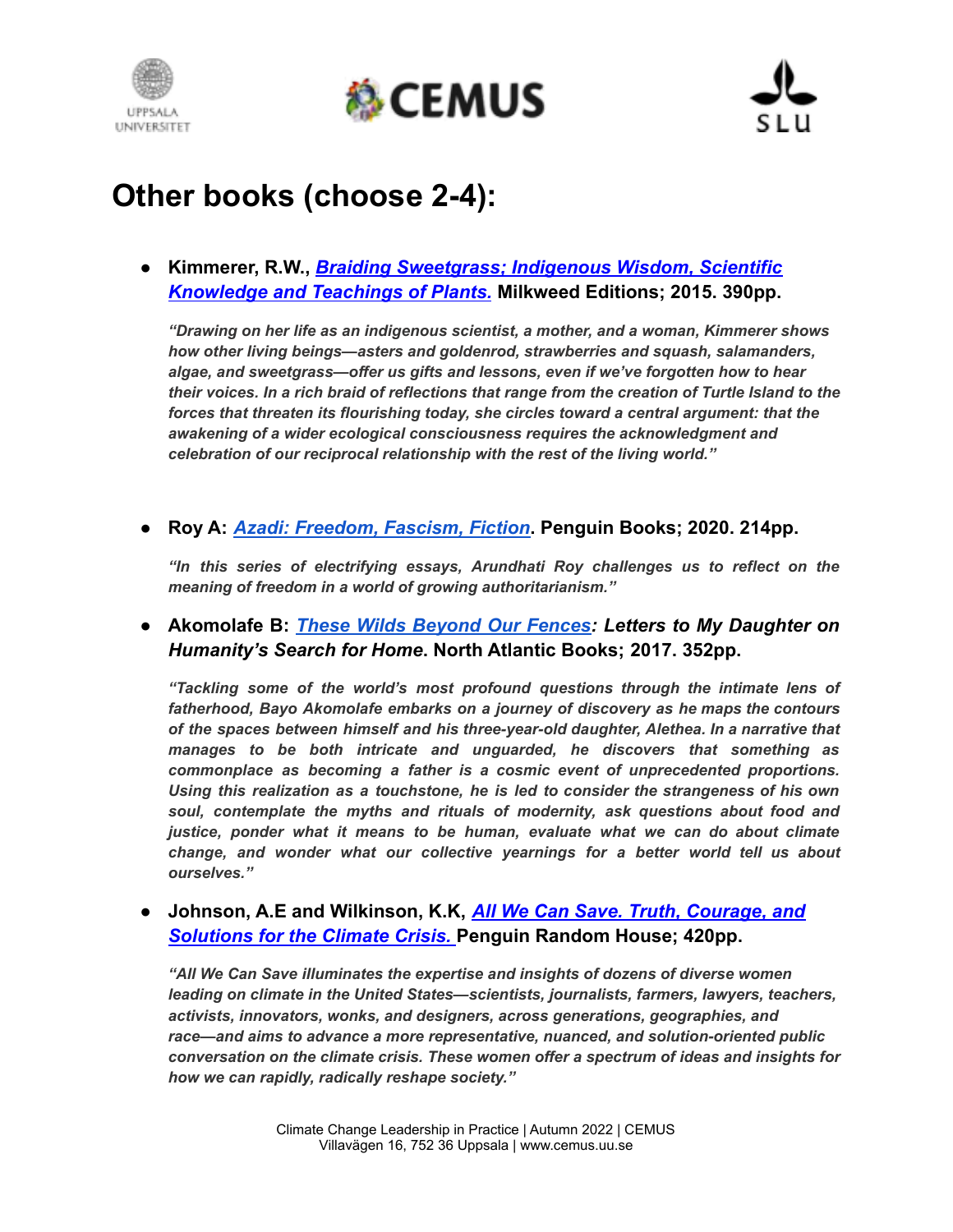





● **Ghosh A:** *The Great [Derangement:](https://press.uchicago.edu/ucp/books/book/chicago/G/bo22265507.html) Climate Change and the Unthinkable***. University of Chicago Press; 2017. 176pp.**

*"Are we deranged? The acclaimed Indian novelist Amitav Ghosh argues that future generations may well think so. How else to explain our imaginative failure in the face of global warming? In his first major book of nonfiction since In an Antique Land, Ghosh examines our inability—at the level of literature, history, and politics—to grasp the scale and violence of climate change."*

● **Dahr, J.,** *The End of Ice: Bearing Witness and Finding Meaning in the Path of Climate Disruption.* **The New Press; 2020. 273pp.**

*"In The End of Ice, we follow Jamail as he scales Alaska's Denali, the highest peak in North America, dives in the warm crystal waters of the Coral Sea only to find bleached coral reefs, and explores the tundra of St. Paul Island where he meets the last subsistence seal hunters of the Bering Sea and witnesses its collapsing food web."*

**● Dabiri, E.,** *What White People Can do Next.* **Penguin Books; 2021. 157pp.**

*Discusses race, allyship, white supremacy, and leadership*

**● Hausdoerffer, J., Hecht, B.P., Nelson, M.K. and Cummings, K.K.,** *What Kind of Ancestor Do You Want to Be.* **University of Chicago Press; 2021. 248pp.**

*"As we face an ever-more-fragmented world, What Kind of Ancestor Do You Want to Be? demands a return to the force of lineage—to spiritual, social, and ecological connections across time. It sparks a myriad of ageless-yet-urgent questions: How will I be remembered? What traditions do I want to continue? What cycles do I want to break? What new systems do I want to initiate for those yet-to-be-born? How do we endure?"*

**● Hulme, M.,** *Contemporary Climate Change Debates.* **Routledge; 2020. 251pp**

*"For the complex policy challenges surrounding climate migration, adaptation and resilience, structured debates become effective learning devices for students. This book is organised around 15 important questions, and is split into four parts:*

- *- What do we need to know?*
- *- What should we do?*
- *- On what grounds should we base our actions?*
- *- Who should be the agents of change?"*
- **● Tsing, A.L.,** *The Mushroom at the End of the World.* **Princeton University Press; 2017. 331pp.**

*A tale of diversity within our damaged landscapes, The Mushroom at the End of the World follows one of the strangest commodity chains of our times to explore the unexpected corners of capitalism. Here, we witness the varied and peculiar worlds of matsutake*